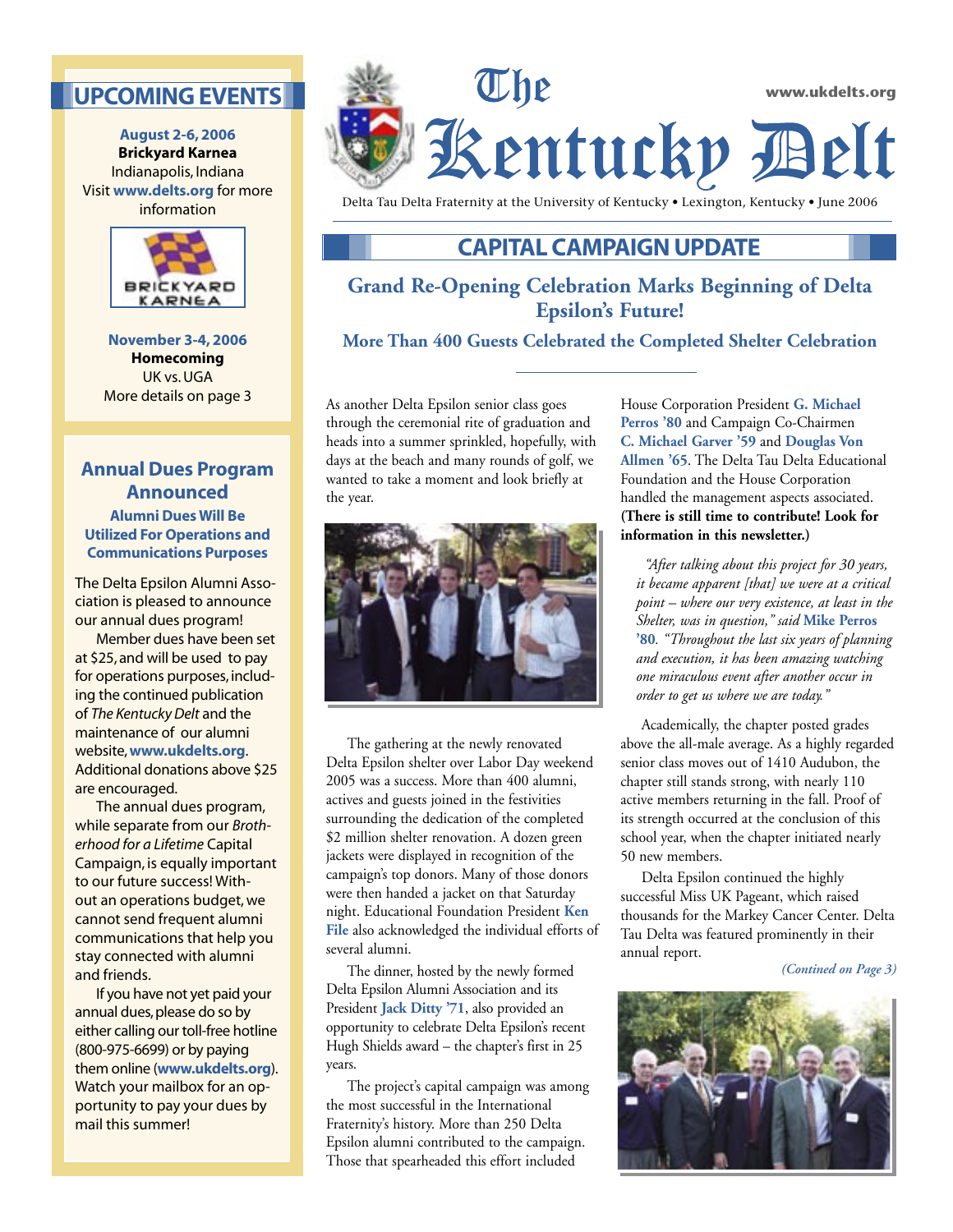# **Keeping In Touch With Our Alumni – One Person At a Time Re-Connecting With Adam H. Edelen '97**

#### **Why did you join Delta Tau Delta?**

I joined because of the quality of the membership and the chapter's proud tradition at UK.

### **Tell us about your favorite memory of the fraternity.**

The 1995 Fall Formal in Atlanta stands out. It was the night the Braves won the World Series. Next, one of the most dramatic memories occurred when **Ryan Lee '97** and I defended an empty Delt house from a gang of rock-throwing SAE's until the police arrived.

#### **What kind of influence has the fraternity had on your life since graduation?**

Being a Delt alumnus in Kentucky is an amazing benefit. I am constantly finding fellow Delts in nearly every new endeavor. Our alumni have had a significant impact in areas as diverse as business, government and civic life. As a result, there are plenty of mentors out there to help you as you make your way.

**With whom do you stay in regular contact?** I stay in contact with most of the alumni living and working in Lexington.

### **What other activities or organizations were you involved in during your college days?**

I was an aide to Governor Patton during most of my college career, limiting my campus involvement. However, I was elected Freshman Senator and later Senator at-Large in the Student Government.

### **Did you have a nickname? How did you get it?**

I earned several nicknames. **Scott Potter '97** tagged me with the nickname "Governor" because of my job. To this day, Ryan Lee calls me "Kingfish" for no apparent reason.

### **Did you live in the house? If so, who were your roommates? Tell us about a memorable time with them.**

Much to the detriment of my academic record, I did live in the house. My roommate was **Brendan Yates '96**, who now practices law in Lexington. Brendan was a great roommate. However, his social schedule up-ended any thought I had about being a serious student that semester.

## **What do you do for a living?**

I am a vice-president with Thomas & King,

# **CATCHING UP WITH RECENT GRADS**

**Penn Brown '00** is an F-15C pilot in the USAF and is stationed in Okinawa, Japan. He will be moving to Valdosta, GA for six months before relocating to San Antonio, TX to be an instructor. Penn is married to his wife, Leslee (Kentucky –  $\Delta\Delta\Delta$ ), who recently graduated from UK's School of Nursing.

**James T. Palumbo '01** works for Palumbo Properties. He is also the Diving Coach for Woodford County High School and the Diving Coordinator for the Central Kentucky Swim Conference.

**Brian Wells '01** is an attorney for Wyatt, Tarrant & Combs in Lexington, KY. He has been married to his wife, Meghan, since 2004. Wells received his J.D. degree in 2004 from the University of Louisville and his LL.M in 2005 from Georgetown University

**Dan Bayens '02** is an aide to Governor Ernie Fletcher. He had previously worked

for Congresswoman Anne Northup in Louisville, KY. Dan is the Delta Epsilon Alumni Association Secretary. Contact him at danbayens@gmail.com.

**Lloyd P. Callaway '02** is the President of Francorp Consulting, the world's largest franchise consulting and development firm. He received an MBA from DePaul University's Kellstadt Graduate School of Business. Lloyd married his wife, Samantha Esham (Kentucky - Alpha Delta Pi), in November 2004.

**Jeff Hoagland '02** recently completed work as Associate Producer and Editor of the KET documentary *Sally Brown: Forces of Nature*. He is moving to New York City to attend film school at the City College of New York (CUNY).

**Matt Hovekamp '02** is Purchasing Manager for Ball Homes, LLC in Lexington, KY. Ball Homes is the largest homebuilder in Kentucky. Matt is the Delta Epsilon Alumni Association Treasurer. Contact Matt at mhovekamp@gmail.com.

**Brian Lykins '02** is a Regional Manager for Indiana Mortgage Funding and is living Inc. I direct strategic planning for America's ninth largest restaurant franchise company.

### **What affiliations do you currently have and/or public service do you participate in?**

I am very active in the community. Most notably, I was the Chairman of the 2006 United Way's Bluegrass Annual Campaign and was Vice-Chairman of the board of directors for Kentucky Educational Television (KET). Additionally, I am a member of the Prichard Committee for Academic Excellence. Finally, I serve on the boards of the Hope Center and Bluegrass Rape Crisis Center.

### **Tell us about your family. Have you married? Do you have children?**

My wife, Catherine, and I have a full house. In addition to our newborn twin sons, Hamilton and Wade, we have an Airedale and a cat that does not care much for any of us.

#### **What hobbies do you enjoy?**

I enjoy cigars, poker, dove hunting and snow skiing. I also read a lot of non-fiction, primarily biographies and history.

### **What are your goals for the next few years?**

My goals include meeting all my obligations as a father and husband; enjoying continued success in my professional career; and pursuing new public service opportunities.

in Indianapolis. Brian can be reached at bylykinskmf@aol.com.

**Joe Burgan '03** is the Finance Director for Congresswoman Anne Northup's re-election campaign. He is living in Louisville, KY.

**Will Carle '04** is a political consultant and is working for Louisville Mayor Jerry Abramson's re-election campaign. He is living in Louisville, KY.

**John Esham '04** is a Senior Consultant with Robbins Gioia, LLC, a business management solutions firm. He is living in Washington, DC. Contact John at johnesham@hotmail.com.

**David Kalina '04** is a Regional Sales Manager for LexJet Corporation. He is living in Sarasota, FL.

**Brad Comer '05** is a Financial Analyst for Republic Bank in Louisville, KY. Contact Brad at bradlee.comer@gmail.com.

**Grant Friedman '05** is the website administrator for Governor Ernie Fletcher. He resides in Louisville, KY. Contact Grant at grant@qx.net.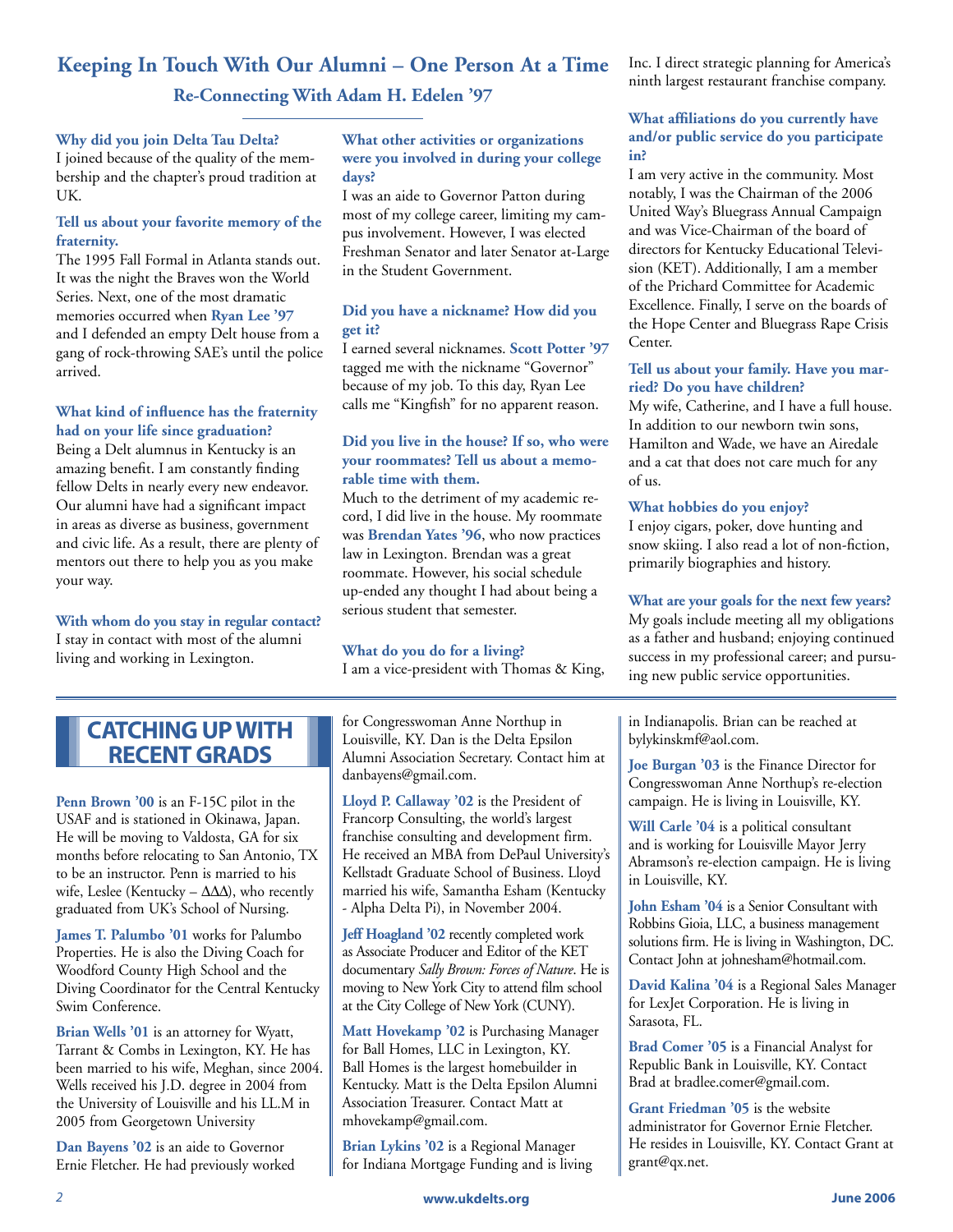# **CAPITAL CAMPAIGN UPDATE**

 The fall formal trip to Charleston, SC was among the many social highlights of the year. It is clear that Delta Epsilon remains among the finest social fraternities in Kentucky.

 With the blessing of a larger, more stable shelter and a vibrant, expanding membership, comes the arduous task of maintaining the facility. In addition, providing guidance to an ever-growing number of undergraduates, and ensuring the financial success for the Fraternity's future becomes a bigger undertaking. The figures reflecting the status of the Capital Campaign are included in this

*(Continued from Page 1)*

newsletter, and they provide a great challenge for our alumni to assume. We have great plans and there is still a great amount of work to be done. Your help – past, present and future – is greatly appreciated.

 In conclusion, the Grand Re-Opening Celebration marked both the completion of the initial shelter renovation and the beginning of a bigger and better future at Delta Epsilon. The chapter, blessed with a rich history, continues to improve and expand, enriching the experience for thousands of Kentucky Delts.

# **Executive Committee Has Formed to Meet Fraternity's Day-To-Day Operations and Long-Range Planning Needs**

## **Actives, House Corporation and Alumni Will Be Included On the Committee**

To continually improve our Fraternity experience, the executive members of the House Corporation and Alumni Association agreed to a plan that restructures how responsibilities at Delta Epsilon are organized.

 An Executive Committee has been formed. The committee consists of actives, House Corporation members, Alumni Association affiliates and others. Their charge is to get a better handle on both day-to-day operations and long-range planning goals. More information on how you can join this group will be included in future newsletters.

# **BIG Delt Event!**





# **Need a Place to Park Next Season?**

### **Park at The Shelter for UK football games!**

\$90 for the seven home games – that's less than \$13 per game Attend the games and support the chapter by reserving your spot.

Visit **www.ukdelts.org** to sign up, or mail your personal check or money order to:

**Delta Epsilon Alumni Association P.O. Box 1826 Lexington, KY 40588-1826**

**Please make checks payable to Delta Epsilon Alumni Association**. **Passes will be mailed after August 1, 2006. Questions? Email: ukdelts@yahoo.com**

# **PROJECT UPDATE**

**Delta Tau Delta Fraternity Delta Epsilon Chapter Shelter Renovation Status January 29, 2006**

#### **PROJECT COSTS:**

| <b>Renovation and Site</b> |             |
|----------------------------|-------------|
| Costs                      | \$1,816,000 |
| Furnishings                | 67,000      |
| Architect                  | 153,000     |
| <b>Fund Raising</b>        | 224,000     |
| Vacant Expenses and        |             |
| <b>Prior Obligations</b>   | 170,000     |
|                            |             |
| <b>Total Project Costs</b> | \$2,430,000 |

========

#### **PROJECT PAID BY:**

| Mortgage First Security         |             |
|---------------------------------|-------------|
| Bank                            | \$1,000,000 |
| Loan Chase Bank                 | 600,000     |
| Pledges Received                | 1,145,000   |
| Interest Expense                | (115,000)   |
| Campaign Cash Balance (200,000) |             |

Total Project Costs \$2,430,000

-------------- ========

#### **PLEDGES:**

| Pledged To Date    | \$1,736,000 |
|--------------------|-------------|
| 220 Alumni Pledges |             |
| Received To Date   | (1.145.000) |
|                    |             |

Pledges Receivable \$591,000

========

## **DEBT OBLIGATIONS:**

| Mortgage First Security<br>Bank<br>I oan Chase Bank          | \$954,000<br>600,000     |
|--------------------------------------------------------------|--------------------------|
| <b>Total Loan Balances</b><br><b>Future Interest Expense</b> | \$1,554,000<br>1,346,000 |
| Total Project Obligations \$2,900,000                        |                          |

### **DEBT OBLIGATIONS TO BE PAID BY:**

| Campaign Cash Balance \$200,000 |           |
|---------------------------------|-----------|
| Pledges Receivable              | 591,000   |
| Chapter Rent to 2030            | 2,109,000 |

Total Future Project Obligations \$2,900,000

========

--------------